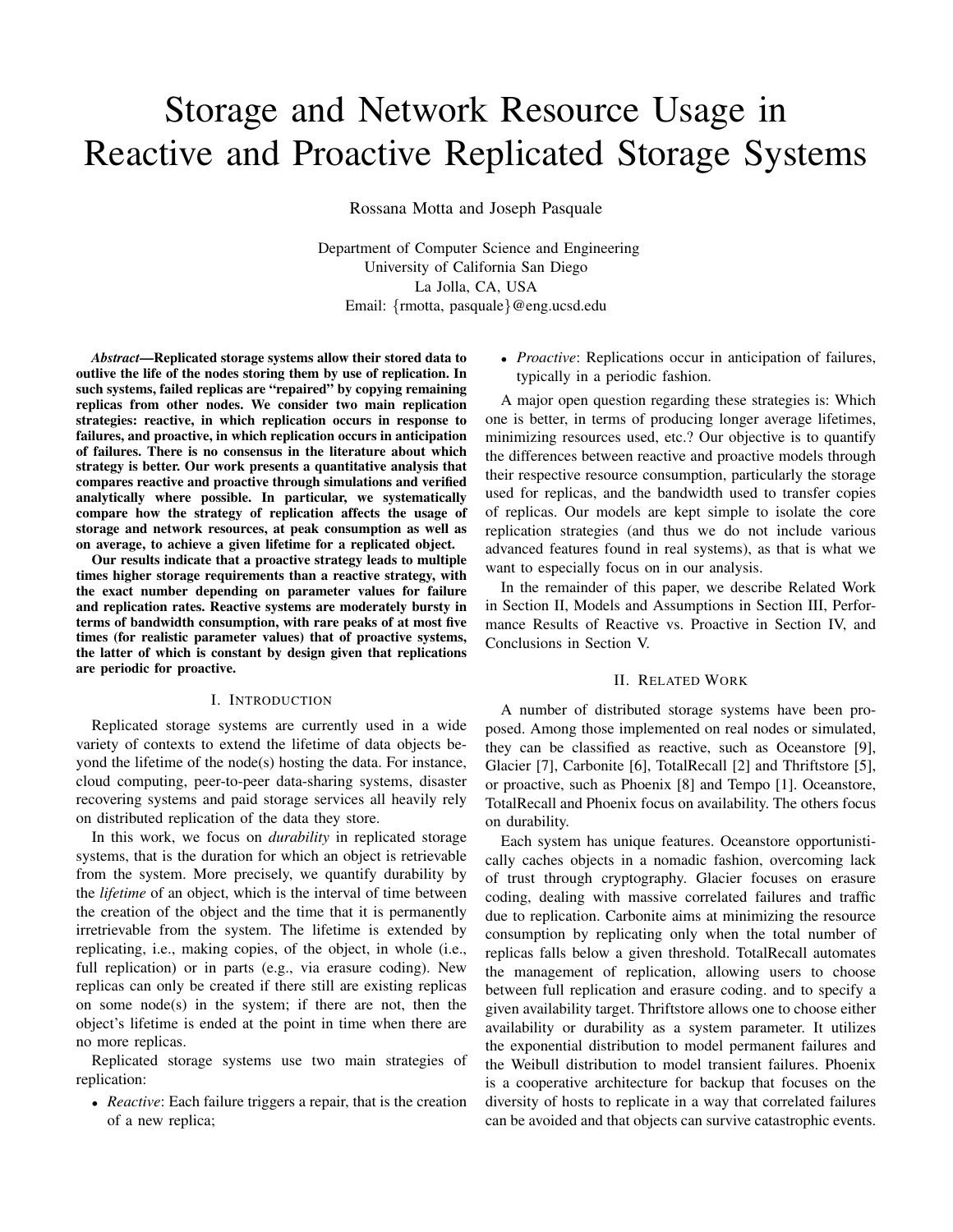Tempo, similar to Carbonite, uses a threshold to stop replicating when the number of replicas reaches a given number. Tempo also presents a quantitative comparison with Carbonite, thus offering a rare comparison of a proactive system with a reactive one. A primary and important finding is that Tempo performs better than Carbonite in terms of bandwidth usage, as peaks are avoided.

Our primary differences with the above related works are that we analyze the core replication strategies in their most basic forms, and how they affect the expected lifetime, its variability, and resource requirements. We also assume that the system is fully distributed and thus there is no central authority that can monitor how many copies of an object there are in the system.

# III. MODELS AND ASSUMPTIONS

We make the following simplifying assumptions in our models. These allow us to obtain results on interesting firstorder behaviors while still making the models tractable and easy to understand.

- We consider a single replicated object whose lifetime is to be determined.
- A node can hold exactly one replica (thus, if the node fails, the replica "fails," i.e., it is permanently inaccessible).
- There are *n*≥2 initial nodes, where *n* depends on, or is a measure of, the available storage.
- We base our models on Markovian hypotheses, according to which the distributions of failure times for reactive and proactive are exponential with parameter  $\lambda$  (the mean failure rate). The distributions of repair times are also exponential for reactive, with parameter  $\mu$  (the mean repair rate). However, in a proactive system, replications are periodic, occurring once every interval of time of length  $1/\rho$ , and so  $\rho$  is the replication rate.
- When we select values for  $\lambda$  and  $\mu$ , we base them on measurement data from PlanetLab [3], a global research network consisting of more than 1000 nodes distributed over many hundreds of sites worldwide.

# IV. REACTIVE VS. PROACTIVE: PERFORMANCE RESULTS

# *A. Expected Lifetime When Reactive Repair Rate Equals Proactive Replication Rate*

We first compare reactive and proactive in terms of the lifetimes they produce by making the mean reactive repair rate  $\mu$  the same as the mean proactive replication rate  $\rho$ . Figure 1 shows a comparison of the achieved expected lifetime for reactive and proactive as a function of  $\mu$  and  $\rho$ . It is clear that, especially as the value of the rate of repair or replication increases, a reactive system achieves much longer lifetimes compared to one that is proactive. In addition, as  $n$  increases, the difference between the achieved expected lifetimes in reactive and in proactive increases rapidly.

These results are due to the fact that, in reactive, repairs are performed when needed, whereas in proactive, replication is indifferent as to failures that happen in the system. Thus,



Fig. 1. Expected lifetime (computed by averaging over 1 million simulations) as a function of  $\mu$  and  $\rho$  when  $\mu = \rho$ . Here, n=6 and  $\lambda = 1$ . When the reactive repair rate  $\mu$  has the same value as the proactive replication rate  $\rho$ , the reactive model produces longer mean lifetimes. The gap in values increases as  $\mu$  and  $\rho$  increase.

for any given values of n and  $\lambda$ , if one wants to achieve the same value of mean lifetime for a reactive and for a proactive system, the proactive replication rate  $\rho$  needs to be higher than the reactive repair rate  $\mu$ . This is true for all values of n and  $\lambda$  that we tested (*n* ranged between 2 and 50, and  $\lambda$  ranged between  $\mu/10$  and  $10\mu$ ).

In the experiments that follow, whenever reactive and proactive are compared with each other, the comparison is carried out by using the same values of *n* and  $\lambda$  for proactive and reactive, while choosing the reactive repair rate  $\mu$  and the proactive replication rate  $\rho$  so that the mean lifetime is the same (up to the second decimal digit) for reactive and proactive. As indicated above, to achieve the same mean lifetime, the value of  $\rho$  will generally be larger than the value of  $\mu$ .

#### *B. Storage Requirements*

A basic question when comparing reactive and proactive models is: How much storage do they require, on average as well as at the maximum, to achieve the same level of expected lifetime? Such a comparison is significant in any real world scenario, as generally there are constraints imposed by the number of available nodes and by storage costs.

We compared reactive and proactive through the analysis of two parameters: the maximum number of replicas reached at some point during the lifetime of the object and the average replica creation rate, defined as the total number of created replicas divided by the lifetime of the object. The two parameters vary as  $n$ ,  $\lambda$ ,  $\mu$  and  $\rho$  vary, thus making the problem multidimensional. Therefore, we restricted the study to likely real world scenarios, namely  $n$  varying between 2 and 10, and  $\mu$  varying between 0.5 $\lambda$  and 4.5 $\lambda$ .

Figure 2 reports the maximum number of replicas and the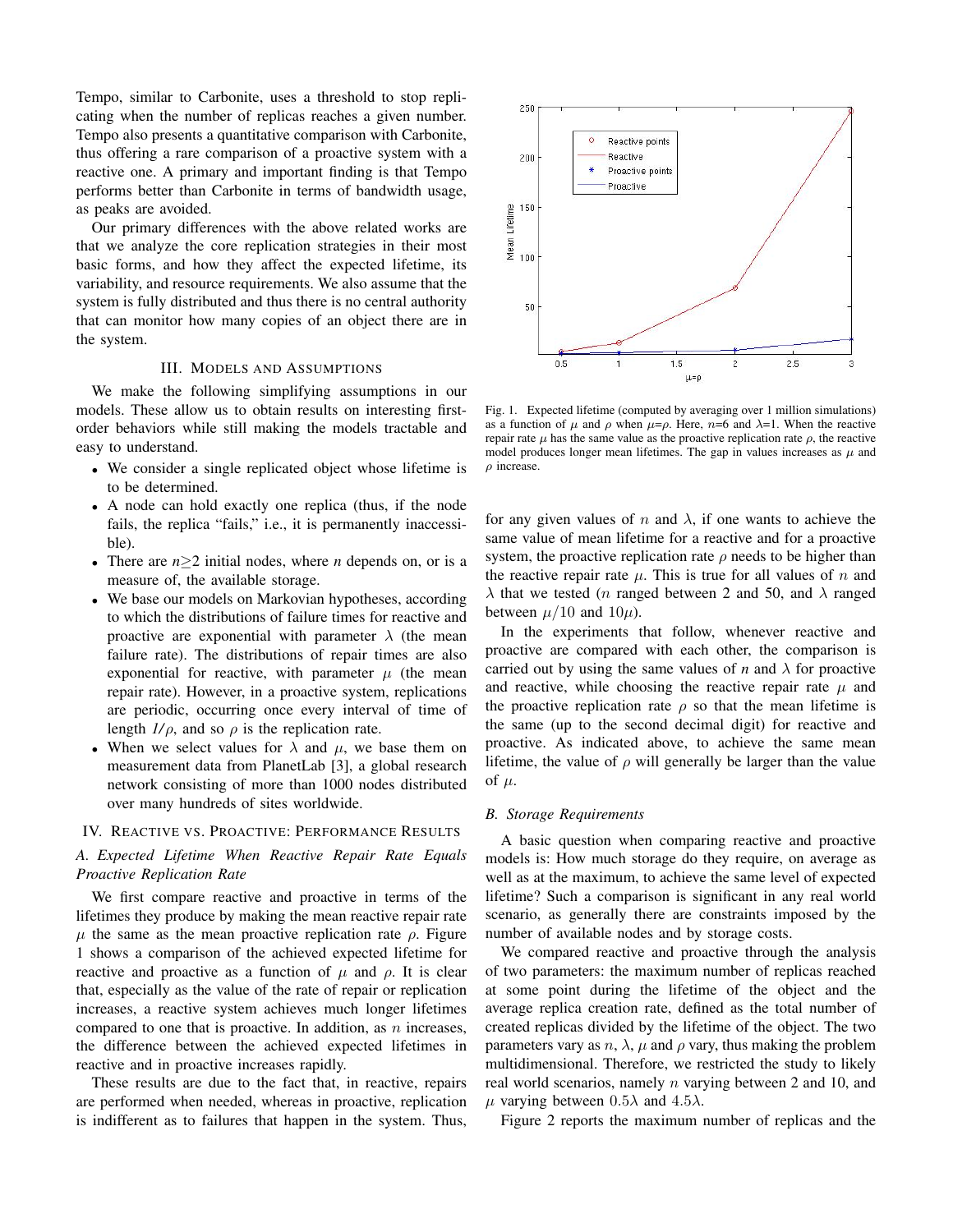

(a) Maximum number of replicas. For reactive, the maximum number of replicas is the same as *n* because a replication occurs only in response to a failure.



(b) Average replica creation rate, defined as the total number of created replicas divided by the lifetime of the object.

Fig. 2. Maximum number of replicas and average replica creation rate as functions of *n*.  $\lambda=1$ ,  $\mu=2.756$ ,  $\rho=1.32-8.49$ . The plots show that proactive uses considerably more storage than reactive, especially when considering maximum storage usage.

average replica creation rate averaged over 100,000 simulations, in the reactive and in the proactive models, as a function of *n*, with  $\lambda=1$  and  $\mu=2.756$ . Given *n*,  $\lambda$  and  $\mu$ , the proactive replication rate  $\rho$  is determined so that the mean lifetime in proactive is the same (up to the second decimal digit) as the mean lifetime in reactive. The replica creation rate was computed measuring the total created replicas in one simulation and dividing this quantity by the mean lifetime for that simulation. To achieve statistical significance, the simulations were repeated 100,000 times and each point in Figure 2 represents the average of 100,000 rounds of simulations.

Figure 3 again shows the maximum number of replicas and the average replica creation rate, but this time as a function of  $\mu/\lambda$ , for *n*=6. In a real system, the failure rate  $\lambda$  is typically an inherent characteristic and thus a given. For this reason, we assume  $\lambda$  as constant and equal to 2, and change the value of  $\mu$  only. The choice of the value 2 for  $\lambda$  is based on data



(a) Maximum number of replicas. Since we keep *n* constant, reactive never reaches a maximum number of replicas that is larger than *n*. This is why the curve for reactive is a horizontal line.



(b) Average replica creation rate, defined as the total number of created replicas divided by the lifetime of the object.

Fig. 3. Maximum number of replicas and average replica creation rate as functions of  $\mu/\lambda$ .  $\lambda=2$ ,  $n=6$ ,  $\rho=3.3-12.76$  The points are averages from 100,000 rounds of simulations, which makes them statistically significant. The plots again show that proactive uses considerably more storage than reactive, especially in terms of maximum storage usage.

from PlanetLab [10], where the average failure rate is a little over one failure/week. We round up to 2 for a more aggressive scenario.

Plotting the maximum number of replicas and the average replica creation rate both as a function of *n* (Figure 2) and as a function of  $\gamma$  (Figure 3) shows that proactive uses considerably more storage than reactive, especially when considering the maximum, when the usage in proactive is multiple times that in reactive. How much more storage is used depends on the specific values of the parameters, as the storage is affected by each of them, namely  $n$ ,  $\lambda$ ,  $\mu$  and  $\rho$ .

To further analyze the maximum storage requirements in proactive, in Figure 4 we show the ratio between the maximum number of concurrently active replicas and the initial number of replicas, as a function of  $\rho$ , for  $n=2$  and  $\lambda=2$ . As the repair rate  $\mu$  grows in reactive, the replication rate  $\rho$  in proactive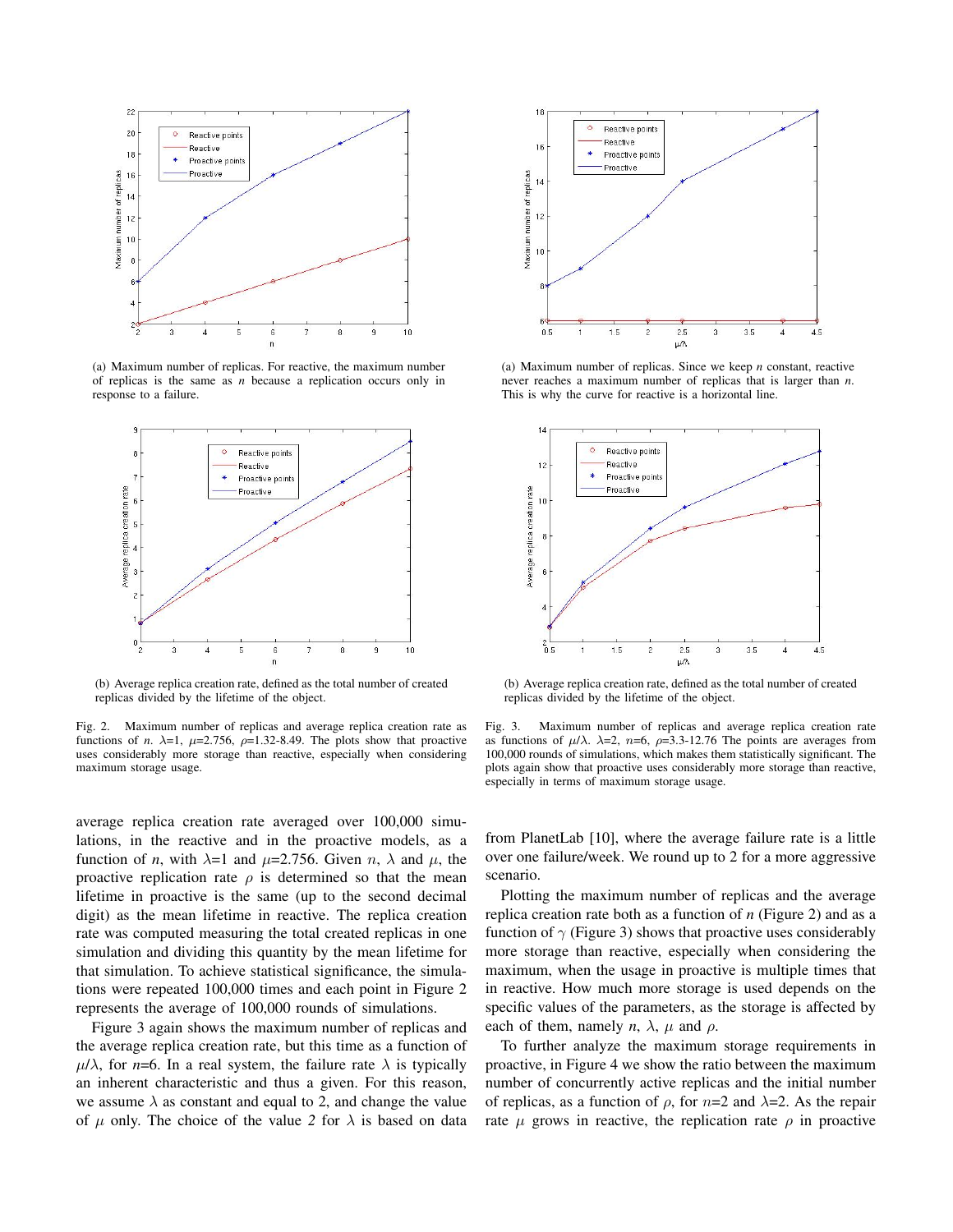must also grow, to achieve the same value of mean lifetime. As the replication rate grows, the number of concurrently active replicas also tends to grow. We show a plot with a very low value of  $n$  because this is the case that maximizes the ratio between the maximum number of concurrently active replicas and the initial number of replicas in proactive.

Our simulations show that the proactive model produces a higher number of concurrently active replicas, which is almost always greater than the initial value of *n*, to which the reactive model is inherently capped. The ratio between the maximum number of replicas and the initial number of replicas progressively increases in proactive as the failure rate becomes smaller than the repair and replication rates. This is because, in this case, replications keep occurring but failures happen more slowly, and replicas accumulate.

One could implement a system-wide check to cap the total number of replicas to a given number in a proactive system [1]. This comes at the price of either having at least one central authority that maintains knowledge of the entire system at any point in time and is able to communicate with each node. Or, one could also implement a fully decentralized strategy to monitor the existing number of replicas in a system, but a frequent, system-wide communication may introduce significant network overhead.

The replica creation rate varies considerably according to the system parameters. For values of the failure rate  $\lambda$  being multiple times smaller than the repair rate  $\mu$ , which is the most realistic scenario, proactive produces a higher average replica creation rate than reactive. On the other hand, for  $\lambda$  larger than  $\mu$ , the average replica creation rate tends to be lower in proactive than in reactive. This, however, is an unrealistic scenario, as the mean time to repair a component is typically shorter than its mean time to failure.

Overall, our studies show that in likely scenarios, opting for a proactive system will cost multiple times more storage compared to the same system implemented with a reactive replication strategy.

#### *C. Bandwidth Requirements*

Along with storage requirements, bandwidth requirements represent a fundamental aspect of comparison between reactive and proactive models. It has been pointed out that one of the main benefits of using a proactive system is a smoother (i.e., more regular) usage of bandwidth, as the replications are more evenly distributed over time [1], [11], [4]. In the following, we present an analysis of the burstiness of reactive models, to quantify the difference with bandwidth usage in proactive models.

Figure 5a shows a comparison between replica creation over time in reactive (left) vs. proactive (right). Figure 5b shows the corresponding histograms of replica creation every *1/*ρ. Each point in Figure 5a represents a reactive repair or a proactive replication and the two plots zoom in on regions of points that are representative of their respective entire curves. In the various combinations of parameters that we analyzed and that are typical of real systems ( $\mu < \lambda$ ), the maximum number of



Fig. 4. Ratio between the maximum number of concurrently active replicas and initial number of replicas as a function of the replication rate  $\rho$ , in proactive, for  $n=2$  and  $\lambda=2$ . As  $\rho$  increases, the ratio also increases.

replicas per  $1/\rho$  is about five and the most recurrent case is one replica created each interval, as the histogram has a wide spike around the value 1. The burstiness increases as  $n$ ,  $\lambda$  and  $\mu$  increase, because as the three parameters increase, there are more nodes that fail and get repaired per unit of time. In Figure 5a, a highly bursty pattern in the replica creation for the reactive model would correspond to many points connected by lines with very high slopes. Our data suggest that the distribution of replica creation over time shows a moderately bursty pattern. The burstiness occurs rarely, and even when it occurs, the reactive bandwidth usage has peaks of roughly five times the usage in reactive.

These results are most likely due to the fact that failures occur randomly and, since we are only considering uncorrelated failures, their distribution in time is random and relatively even. Since it is unlikely that bursts of uncorrelated failures occur within a short amount of time, bursts of repairs are also not observed. Additionally, when the failure rate  $\lambda$  increases, both  $\mu$  and  $\rho$  must also be increased for the expected lifetime not to decrease. This implies that the time intervals *1/*ρ become shorter. In other words, in proactive the replication must be more frequent and in reactive the probability of having many failures and repairs within each  $1/\rho$  interval decreases, each interval being shorter. Thus, even when the failure rate increases, the reactive model does not appear to have a dramatically different bandwidth usage pattern compared with proactive.

### V. CONCLUSIONS

The optimal strategy for replication between reactive and proactive to ensure durability in replicated storage systems is still an open problem. In this work, we considered a basic reactive system with exponential failures and exponential repairs, and a proactive system with exponential failures and constant periodic replications. We presented a quantitative